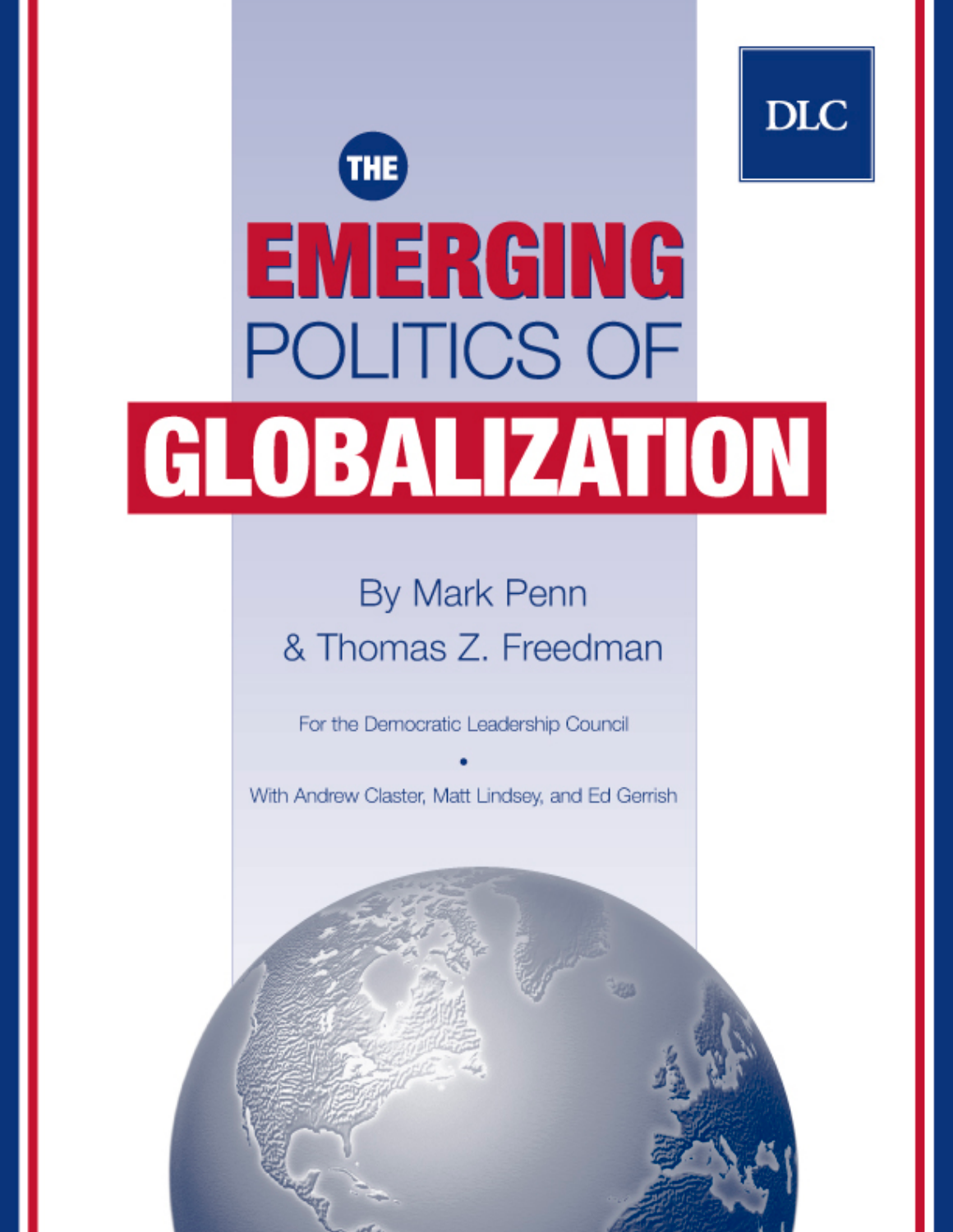### **INTRODUCTION**

This report, based on a survey of American voters and including a special emphasis on oversampled data from the fastest growing areas of the United States, analyzes how voters view globalization's costs and benefits, as well as their attitudes toward public policies that are possible responses to globalization.

What the data show is that Americans have mixed feelings about globalization as well as their own role in the New Economy. As befits our national character, Americans are optimistic for our country. They insist that America must remain the science and technology leader, and more than one-half express support for globalization.

But Americans have real concerns about the future. Most Americans do not believe their standard of living will rise over the next 10 years, and they are sharply divided on new trade agreements. They support corporate welfare policies that protect manufacturing jobs, and they fear losing their own benefits.

In this environment, Americans favor the "safe" option even as they say they are optimistic: Many want to limit change and competition rather than adapt, and they overwhelmingly choose job security over a higher salary.

Ultimately, Americans are seeking a leader who will control and shape globalization in order to make sure all of society benefits.

This leader will have a great deal of convincing to do. He or she will need to convey to voters that they:

- understand and care about American workers;
- understand globalization and the new economy; and
- know how to make globalization work for all Americans.

A leader who can make a credible case on these points will be able to push through the economic changes to move globalization forward, and do so in a way that benefits American workers.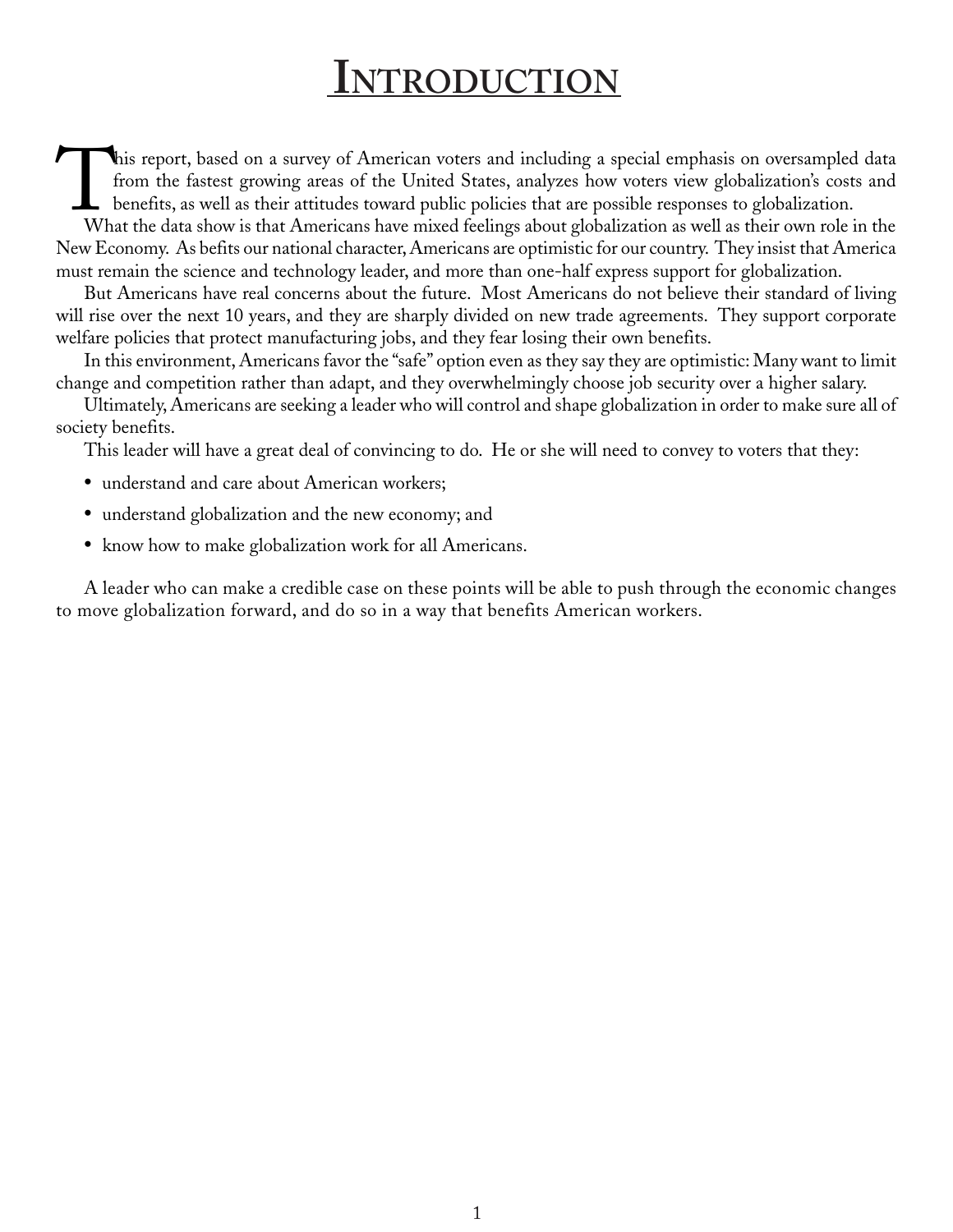## **EXECUTIVE SUMMARY**

This report is divided into three broad categories and includes key findings in each section. Section I of the report analyzes competing views of globalization and suggests some messages and policies that will be important in communicating about the issue; Section II examines Americans' view of the benefits and costs of globalization; and Section III discusses voter demographic segments and their attitudes toward globalization.

#### **Section I: National Messages and Reconciling Competing Views of Globalization**

- 1. **In many ways, voters see globalization as a force with two faces.** The Internet, jobs, and security are three examples where voters see both the positive and negative aspects of globalization.
- 2. **Americans are convinced of the need to invest in science and technology in order to help us turn globalization to our advantage.**
- 3. **The words to which people respond most strongly today do not reflect a belief in the promise of the New Economy as much as a desire for quality jobs and to buy American**.
- 4. **One trait of the American psyche remains strong the belief in entrepreneurialism.** While the global economy suggests the emergence of new and bigger global economic players, it also widens the doors for entrepreneurs to find a market and be successful.
- 5. **The mixture of positive and negative voter perspectives on globalization is best illustrated by their attitudes toward trade agreements.** While less than one-third of voters are for their repeal, only about one-third of those surveyed are for the creation of new trade agreements.
- 6. **These attitudes on globalization translate into a tough challenge for the next presidential candidates.** Candidates will have to thread the needle of being optimistic, yet not pollyannaish; they have to help redefine what fair trade means in the 21st century; they need to have the ability to overcome concerns about trade by building new international alliances; and perhaps most importantly, they need to demonstrate an understanding of the needs of workers.
- 7. **There is no single idea or silver bullet for dealing with the expanse of issues created by globalization.** An agenda for coping with the New Economy must include a wide range of programs – creating expanded 401(k)s, more flextime, incentives for alternative energy, and a greater sense of equity and fairness so that stock and option programs reach down to all the workers in each company.
- 8. **While Democrats have a wide lead on most issues today, they have yet to win the debate over globalization.** Less than a majority pick either party for this task, with older communities favoring the Democrats and high-growth communities favoring the Republicans.

#### **Section II: Key Perceived Costs and Benefits of Globalization**

- 1. **Voters do not want to stop globalization entirely, but they are worried about its consequences.** They want globalization to be controlled and made to benefit all of society.
- 2. **Globalization is not feared in and of itself but there are rising concerns related to a more global world**: child poverty, outsourcing, higher energy prices, greater terrorism, etc.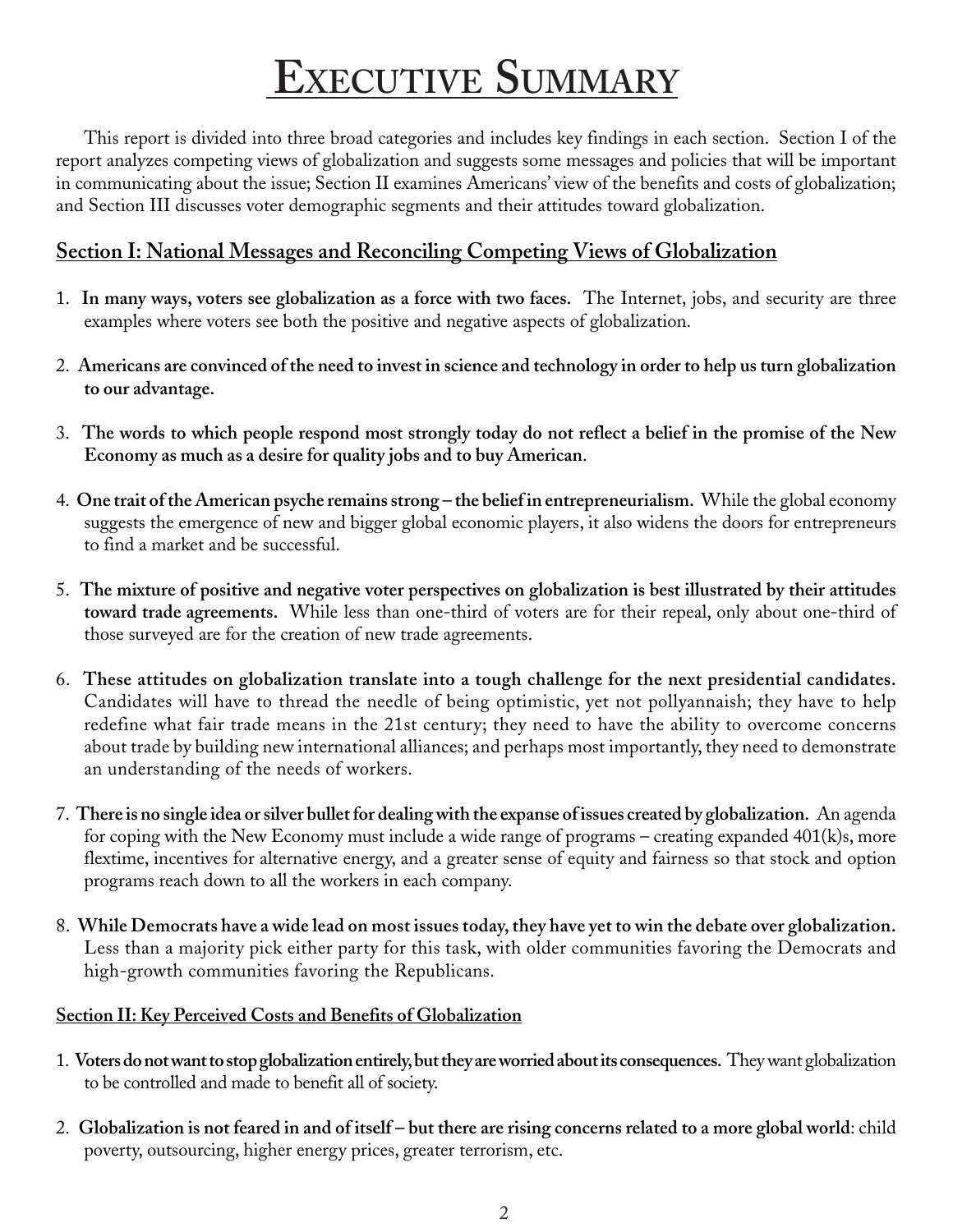- 3. **The public currently sees the benefits of globalization primarily in terms of lower prices for consumer goods.**
- 4. **Despite cheaper goods, however, voters see very significant costs associated with globalization.** These costs include the possible loss of benefits, longer work hours/less time with the family, lower wages, and more job losses.
- **5. Americans remain optimistic about the future.** Nonetheless, a large majority balances that optimism with a belief that a better economic life lies in protectionism and favors job security over income growth.

#### **Section III: Attitudes of Different Voter Segments Toward Globalization**

- 1. **Voters in high-growth areas are more Republican, more pro-globalization, and more free-trade than voters in the rest of the country.**
- 2. **Voters' choice between more money and more free time depends substantially on demographics.** Poorer workers and seniors are looking for more money, while married parents and those doing well financially would like more time.
- 3. **Despite growing pessimism in general, there are still many voters who believe they are benefiting from globalization.** This includes younger voters, people who work in export industries, Hispanics, and those who are doing well financially.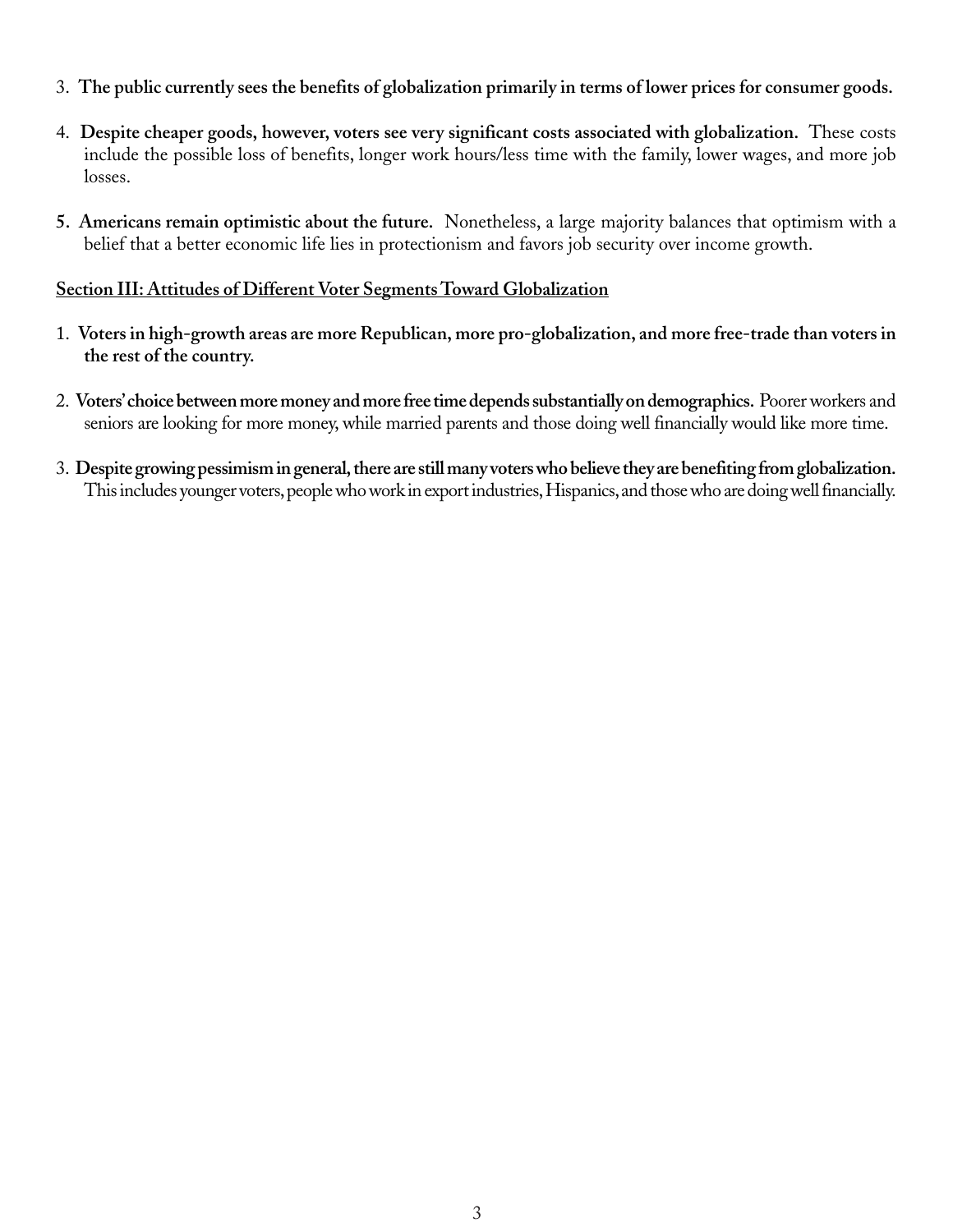### **SECTION I: NATIONAL MESSAGES AND RECONCILING COMPETING VIEWS OF GLOBALIZATION**

Voters see globalization with both hope and anxiety. The challenge confronting political leaders is to devise policies and messages that speak to the conflicting feelings held by most Americans. There is no silver bullet for this challenge; however, emphasis on entrepreneurialism, new policies to help mitigate insecurity, and positive leadership—particularly, in technology and science—is important.

#### **1. In many ways, voters see globalization as a force with two faces – the Internet, jobs , and security are three examples where voters see both the positive and negative aspects of globalization. Are you positive or negative Very Positive Total Positive/Total**

Voters say the best consequence of globalization has been how "the Internet lets billions of people all over the world communicate, do business, and learn about other cultures cheaply and conveniently." More than three-quarters, 78 percent, of all voters said that this fact made them feel more favorably (35 percent much more favorably) about globalization. At the same time, the biggest threat from globalization, according to respondents, is that "the Internet allows people to trade child pornography internationally and it is very difficult to enforce the law across international borders." Eighty-five percent of all voters said this belief made them less favorable (68 percent much less favorable) to globalization.

A second example of this advantage/threat dichotomy occurs with jobs. The creation of jobs, lower prices, and an increase in investment and economic growth associated with international trade makes voters feel more favorably toward globalization by a margin of 75 percent to 21 percent. Conversely, by a ratio of 81 percent to 15 percent, voters state that the movement of jobs overseas and the closing of factories in the United States is a negative consequence of globalization.

Globalization's impact on American security also has a certain Rorschach quality to it. Globalization's effect of increasing "interchange and exchange between the United States and other countries, which helps create new alliances and makes us more secure" is a favorable consequence for Democrats (75 percent more favorable to globalization). Other voters feel similarly – 67 percent of Republicans and 70 percent of independents are more favorable to globalization for this reason. But for Republicans in particular,

| Are you positive or negative<br>toward the following phrase? | Very Positive<br><b>Total Positive/Total</b><br>Negative |
|--------------------------------------------------------------|----------------------------------------------------------|
| Quality jobs                                                 | 64<br>86/10                                              |
| Job training                                                 | 61<br>89/8                                               |
| <b>Buy American</b>                                          | 59<br>91/6                                               |
| Entrepreneur                                                 | 45<br>84/7                                               |
| Internet                                                     | 38<br>78/17                                              |
| Fair trade                                                   | 27<br>73/18                                              |
| Labor Unions                                                 | 26<br>59/37                                              |
| Free trade                                                   | 24<br>65/27                                              |
| Protectionism                                                | 20<br>61/21                                              |
| Information economy                                          | 17<br>56/15                                              |
| Corporations                                                 | 14<br>55/41                                              |
| Globalization                                                | 13<br>51/38                                              |
| Immigration                                                  | 13<br>42/52                                              |
| Outsourcing                                                  | $\overline{4}$<br>22/63                                  |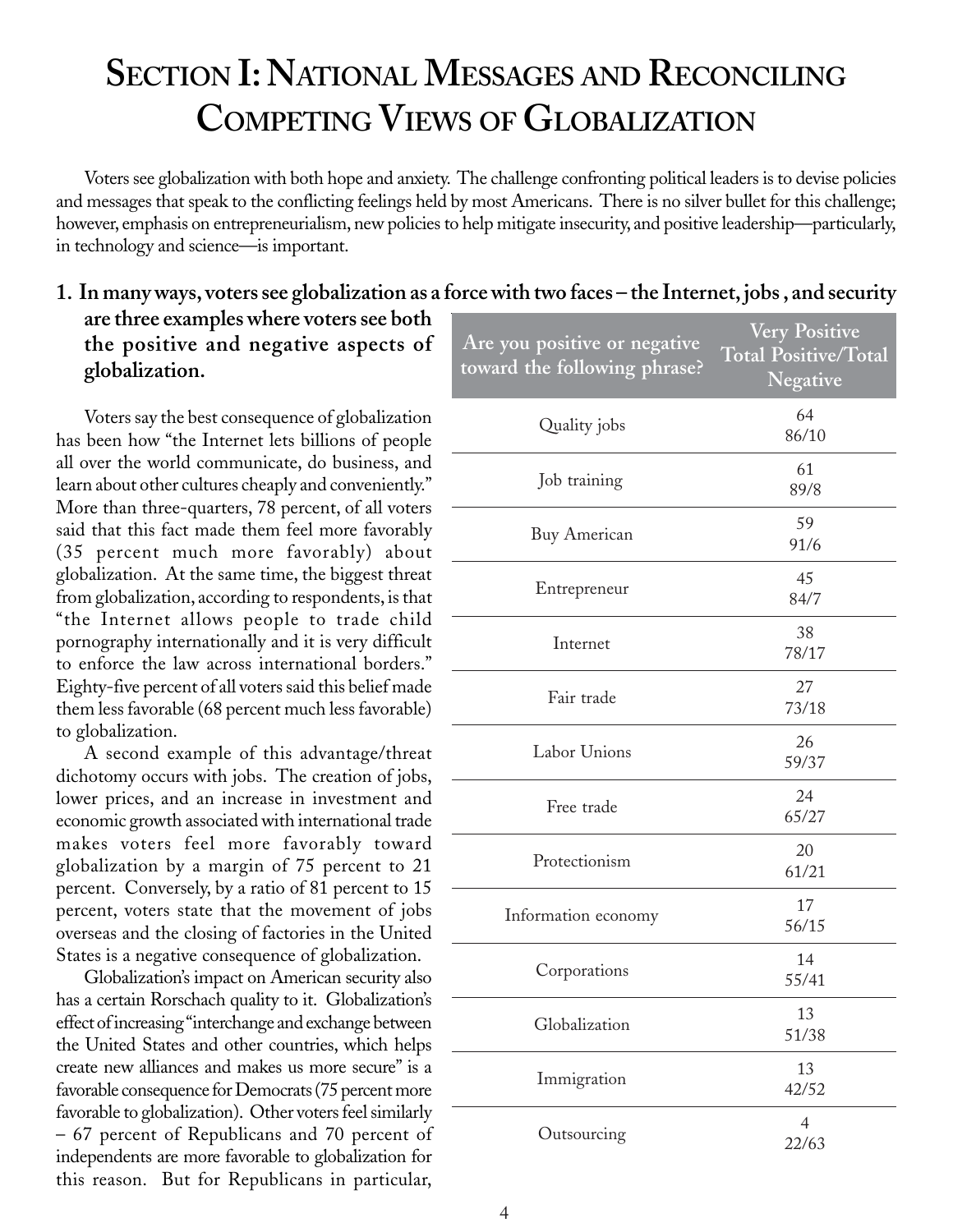globalization's overall effect on security has an unfavorable consequence. A 60 percent majority of Republicans are much less favorable to globalization "because terrorists can use cheap travel, international finance, and the Internet to recruit and plan terrorist attacks thousands of miles away," compared to only 48 percent of Democrats and 53 percent of independents.

#### **2. Americans are convinced of the need to invest in science and technology in order to help us turn globalization to our advantage.**

A majority of all voters, 62 percent, strongly agree that America leads the world in technology and that we must remain the world leader. Voters also agreed (42 percent strongly, 80 percent total) that "Americans have always embraced the future. We are not isolationist, and we should compete and engage with the world because that is the American way."

#### **3. The words to which people respond most strongly today do not reflect a belief in the promise of the New Economy as much as a desire for quality jobs and to buy American.**

People are especially fearful of words such as immigration (52 percent negative) and outsourcing (63 percent). "Quality jobs" are especially attractive. Concerns over outsourcing and cuts in benefits lead many voters to fear that globalization could bring the elimination of good jobs.

"Job training" is more popular among Democrats (73 percent very positive) than Republicans (52 percent) or independents (57 percent). "Buy American" is more

popular among Republicans (67 percent very positive) and less popular among Democrats (54 percent) and independents (56 percent).

#### **4. One trait of the American psyche remains strong – the belief in entrepreneurialism.**

While the global economy suggests the emergence of bigger global economic players, it also widens the doors for entrepreneurs to find a market and be successful.

Republicans are most positive toward entrepreneurs (60 percent very positive) while Democrats are less enthusiastic (29 percent very positive).

The Internet, which had lost its luster when the technology bubble burst, is popular across the board again (38 percent very positive, 78 percent total positive).

### **5. The mixture of positive and negative voter perspectives on globalization is best illustrated by their attitudes toward trade agreements.**

While less than one-third of voters are for their total repeal, only about one-third of those surveyed are for the creation of new trade agreements.

**Figure 1: Do you think we should negotiate more new trade agreements, repeal existing trade agreements, or maintain the current trade agreements we have right now?**

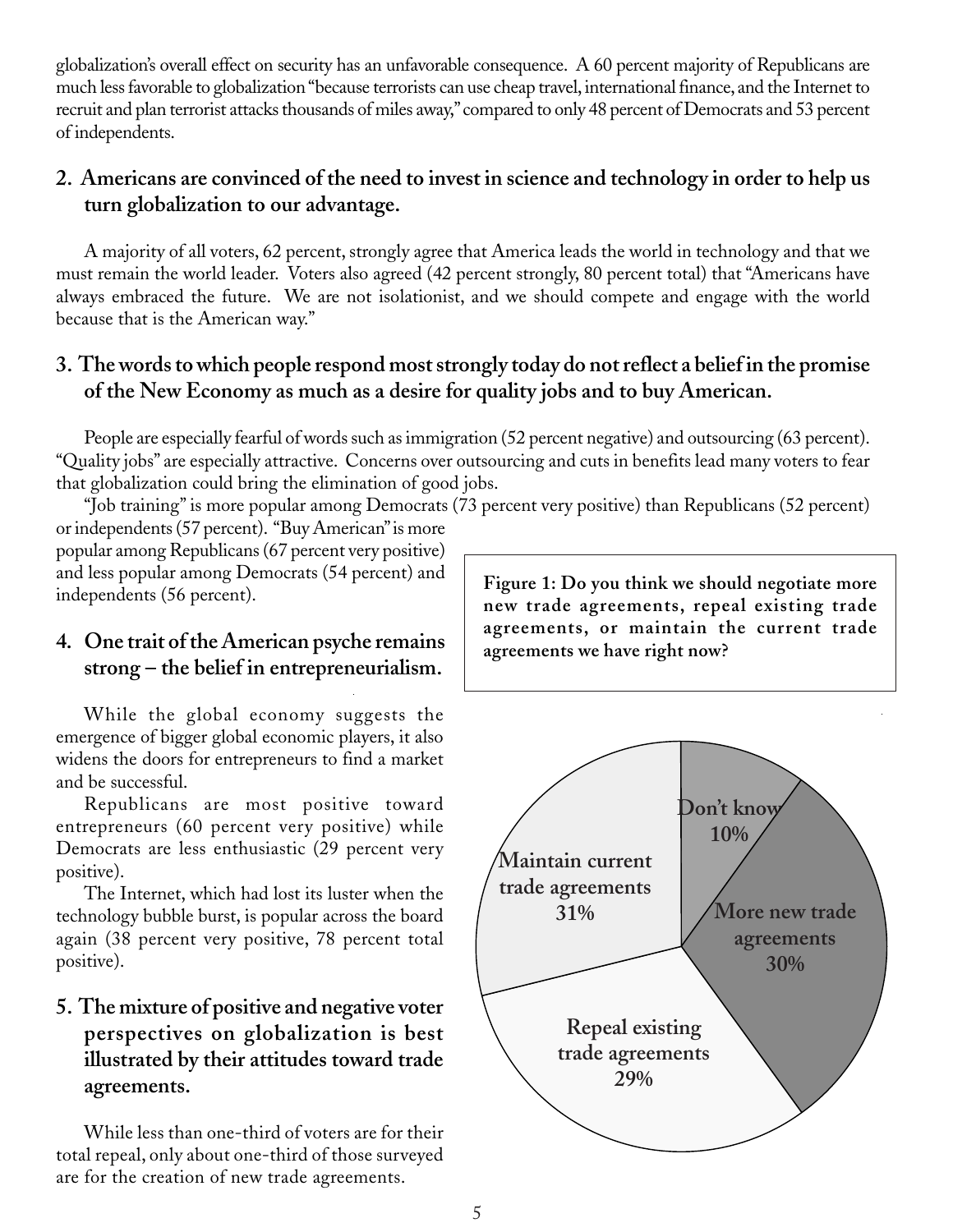Absent a new development, the issue of trade seems at a deadlock. The clearest preference came from export industry workers, 43 percent of whom want to negotiate more trade agreements.

#### **6. These attitudes on globalization translate into a tough challenge for the next presidential candidates.**

Candidates will have to thread the needle of being optimistic, yet not pollyannaish; they have to help redefine what fair trade means in the 21st century; they need to have the ability to overcome concerns about trade by building new international alliances; and perhaps most importantly, they need to demonstrate an understanding of the needs of workers. Ultimately, despite their concerns about trade, voters do see trade as an important part of a path to greater global peace, spurred on by the growing power of the Internet to connect people and cultures.

Interestingly, Republicans (30 percent) are as likely as Democrats (31 percent) and independents (31 percent) to say the quality most needed by the next presidential candidate is the ability to build international alliances. Republicans, however, place a higher priority on business experience (18 percent) than Democrats (5 percent) and independents (6 percent), and less importance on understanding workers (33 percent for Republicans, compared with 46 percent for Democrats and 43 percent for independents).

#### **7. An agenda for coping with the New Economy includes a wide range of programs – creating expanded 401(k)s, more flextime, incentives for alternative energy, and a greater sense of equity and fairness so that stock and option programs reach down to all the workers in each company.**

There is no single idea or silver bullet for dealing with the expanse of issues created by globalization. Instead candidates need to address globalization from several angles, from the competition for scarce resources to job loss to the need for stable employee benefits. Perhaps this is why the economy has such low inflation, high employment, and yet the electorate is seemingly unsatisfied – the needs of building a secure and lasting economy remain unmet.

#### **8. While Democrats have a wide lead on most issues today, they have yet to win the debate on globalization. Less than a majority pick either party for this task, with older communities favoring the Democrats and high-growth communities favoring the Republicans.**

The challenge before leaders is to create an opportunity society in the face of a more uncertain world. Neither party has satisfied voters. Democrats still have work to do on laying out their national security approach. Republicans are not trusted to help all Americans benefit from globalization.

| Thinking about the 2008 presidential election, what leadership qualities are<br>most important when looking for a leader who will make sure America<br>benefits from globalization in the future? | A11 |
|---------------------------------------------------------------------------------------------------------------------------------------------------------------------------------------------------|-----|
| An understanding of the needs of workers                                                                                                                                                          | 41  |
| An ability to build international alliances                                                                                                                                                       | 31  |
| Experience in the business world                                                                                                                                                                  | 10  |
| Experience in technology                                                                                                                                                                          | 6   |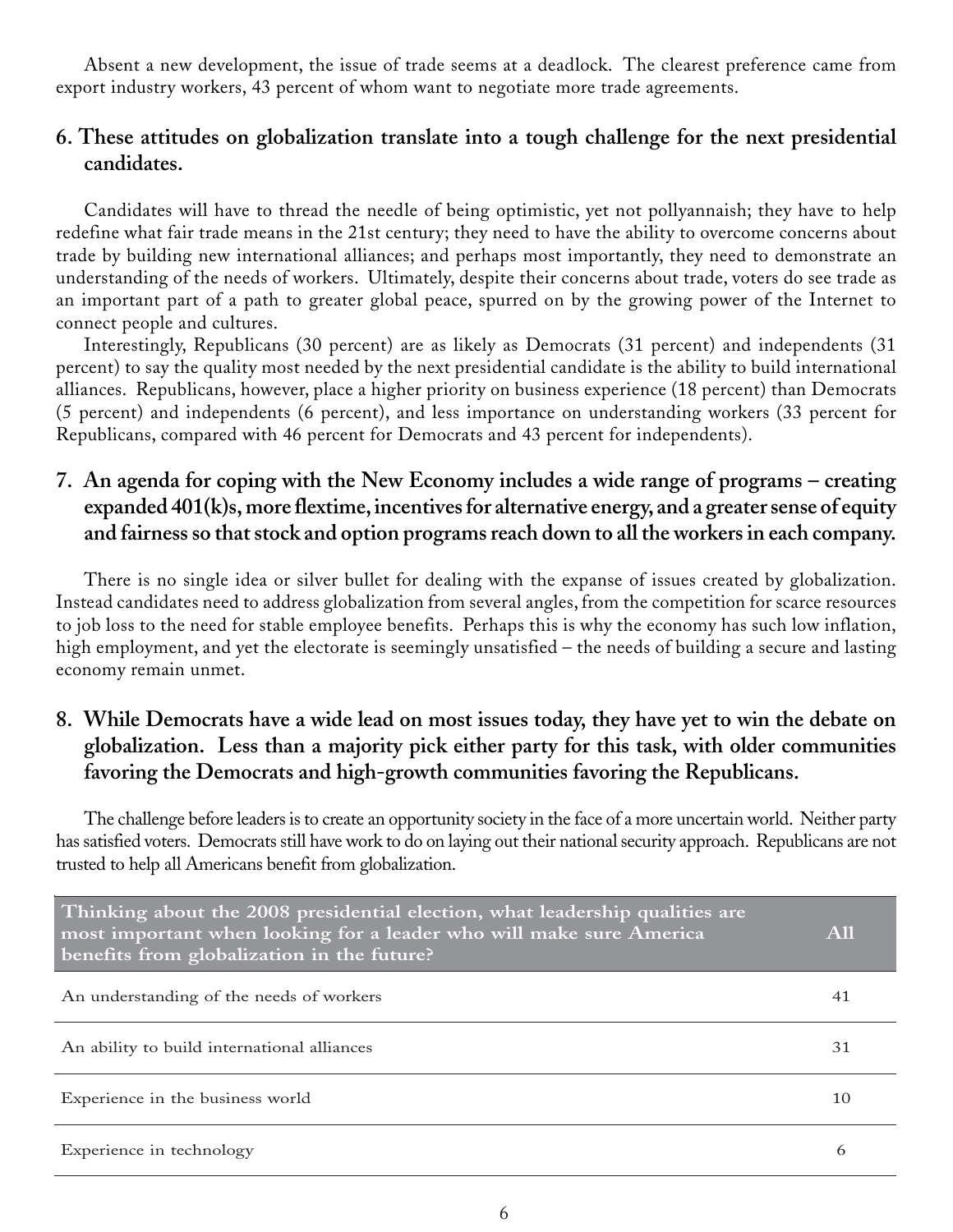| For each of the following proposals, please indicate whether you<br>support or oppose this proposal. (Top 10 shown)                                            | Strongly<br>Support | Support/<br>Oppose |
|----------------------------------------------------------------------------------------------------------------------------------------------------------------|---------------------|--------------------|
| Create a program to ensure that every hungry child in America is fed.                                                                                          | 75                  | 92/8               |
| Require companies to offer retirement savings accounts to all their workers.                                                                                   | 70                  | 88/11              |
| Give families more time together by encouraging companies to support flexible<br>work schedules, family sick days, and telecommuting.                          | 65                  | 92/6               |
| Require companies that offer stock options to top executives to offer stock<br>options to all workers in the company.                                          | 65                  | 89/11              |
| Increase after-school programs to help parents who work and give children<br>more time and a structured environment to do homework, play, study, and<br>learn. | 65                  | 85/15              |
| Require energy companies to invest some of their record profits in alternative<br>energy or pay a tax that will be used to fund alternative energy research.   | 63                  | 88/10              |
| Use tax incentives to encourage people and businesses to live and create jobs in<br>areas that are struggling economically.                                    | 62                  | 90/9               |
| Guarantee at least two years of college for every qualified American who wants<br>to go to college.                                                            | 56                  | 80/20              |
| Increase incentives for consumers to buy plug-in hybrid vehicles which use less<br>gasoline and pollute less.                                                  | 51                  | 84/15              |
| Require businesses and government to reduce their energy consumption and<br>use alternative energy sources                                                     | 51                  | 84/174             |

| Which party                                                    | <b>All Voters</b><br>D/R | Growth<br>Counties<br>D/R |
|----------------------------------------------------------------|--------------------------|---------------------------|
| Do you trust more to help Americans benefit from globalization | 46/33                    | 38/42                     |
| Can do a better job managing the economy                       | 44/35                    | 34/45                     |
| Shares more of your values                                     | 45/41                    | 34/49                     |
| Can do a better job handling national security                 | 36/42                    | 29/50                     |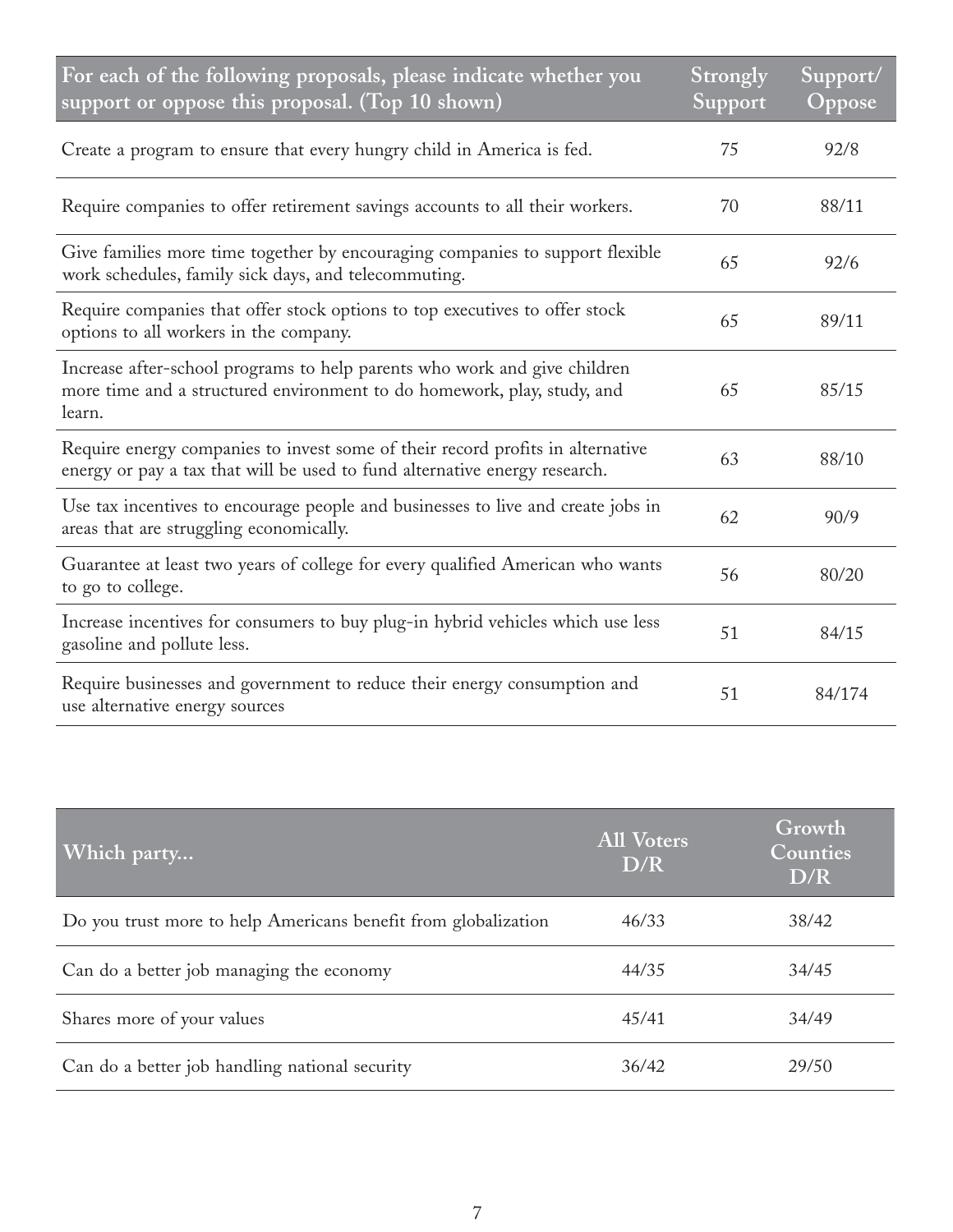### **SECTION II: KEY PERCEIVED COSTS AND BENEFITS OF GLOBALIZATION**

Many Americans hold mixed opinions on globalization. They recognize the economic and cultural opportunities but they also feel anxiety about the risks posed by a global economy to their security and standard of living. Thus, voters are often of apparently mixed minds regarding what trade policies are appropriate.

#### **1. Voters do not want to stop globalization entirely, but they are worried about its consequences. They want globalization to be controlled and made to benefit all of society.**

When it comes to selecting the next president, 41 percent of respondents say the most important leadership quality regarding globalization is an understanding of workers' needs. Fifty-nine percent say it's okay to use tax breaks and subsidies to keep from losing manufacturing jobs, while only 33 percent say we should end this

| How concerned are you about the following? | Very<br>Concerned |
|--------------------------------------------|-------------------|
| Child poverty                              | 71                |
| Companies moving jobs overseas             | 70                |
| Oil and gasoline prices                    | 70                |
| Terrorism                                  | 65                |
| Immigration                                | 47                |
| Trade deficit                              | 44                |
| Global warming                             | 42                |
| Globalization                              | 29                |
|                                            |                   |

form of corporate welfare. Among export workers, only 44 percent say it is okay to use tax breaks and subsidies to protect manufacturing jobs, while 46 percent say we should end corporate welfare.

**2. Globalization is not feared in and of itself – but there are rising concerns related to a more global world: child poverty, outsourcing, higher energy prices, greater terrorism, etc.**

**3. The public sees the benefits of globalization primarily in terms of lower prices for consumer goods.**

Improvements to the quality, price, and variety of consumer goods was seen as the best consequence of economic change

by 39 percent of voters, compared with 28 percent for exposure to new opportunities and cultures and 23 percent for reduction of poverty. Republicans are the most likely to view consumer good improvements as the best consequence (47 percent) and independents (41 percent) are also strongly attracted. Meanwhile Democrats consider poverty reduction and new opportunities and cultures as nearly as good as consumer good changes. In addition, high-growth area voters were more likely to state that they were more favorable toward globalization because "international trade has led to significant reductions in global poverty in China, India, Southeast Asia, Latin America, and Africa."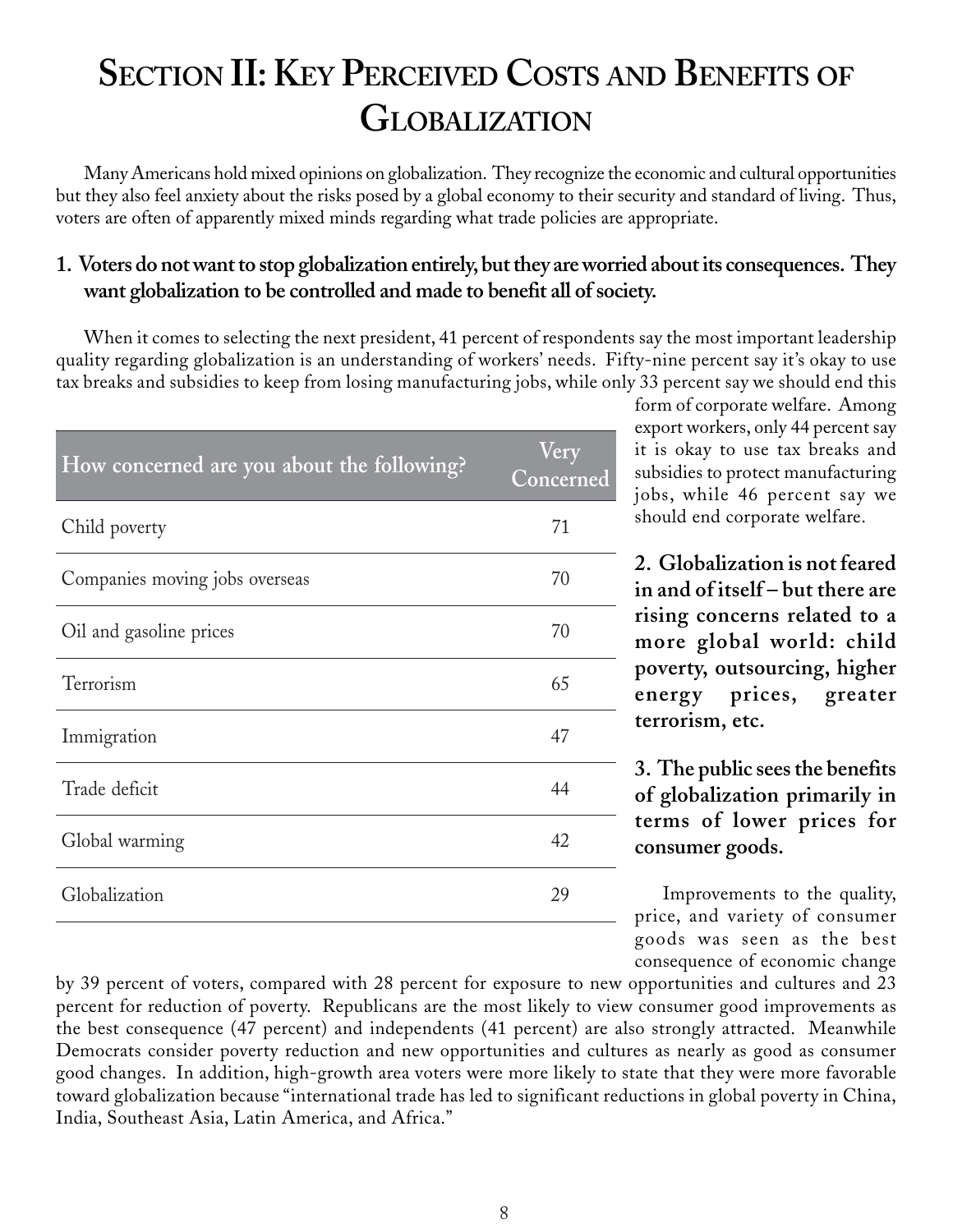| Which of the following would be the best result of economic change for<br>you? | <b>A11</b> |
|--------------------------------------------------------------------------------|------------|
| Total consumer goods                                                           | <b>39%</b> |
| Cheaper consumer goods                                                         | 17         |
| Improved quality of consumer goods available                                   | 14         |
| Greater variety of consumer goods to choose from                               | 8          |
| Total new opportunities/cultures                                               | 28%        |
| Exposure to new opportunities                                                  | 22         |
| Exposure to new cultures                                                       | 6          |
| <b>Total poverty reduction</b>                                                 | 23%        |
| Improved standard of living for poor people in developing countries            | 23         |

| Which of the following would be the worst result of economic change<br>$\frac{1}{2}$ for you? | <b>All</b> |
|-----------------------------------------------------------------------------------------------|------------|
| Loss of benefits                                                                              | 30         |
| Less time with family                                                                         | 20         |
| Lower wages                                                                                   | 16         |
| Less job security                                                                             | 12         |
| Have to be retrained to use new technologies or work in a new industry                        | 8          |
| Have to switch jobs                                                                           | 7          |

### **4. Despite cheaper goods, however, voters see very significant costs associated with globalization. These costs include the possible loss of benefits, longer work hours/less time with the family, lower wages, and more job losses.**

The greatest cost of globalization includes a loss not of wages but of benefits. Nearly one-third of all voters, 30 percent, stated that a loss of benefits would be the worst result of economic change for them, nearly twice the number who cited lower wages. In fact, for many voters, lost wages was not even the second worst consequence–spending less time with their families was worse.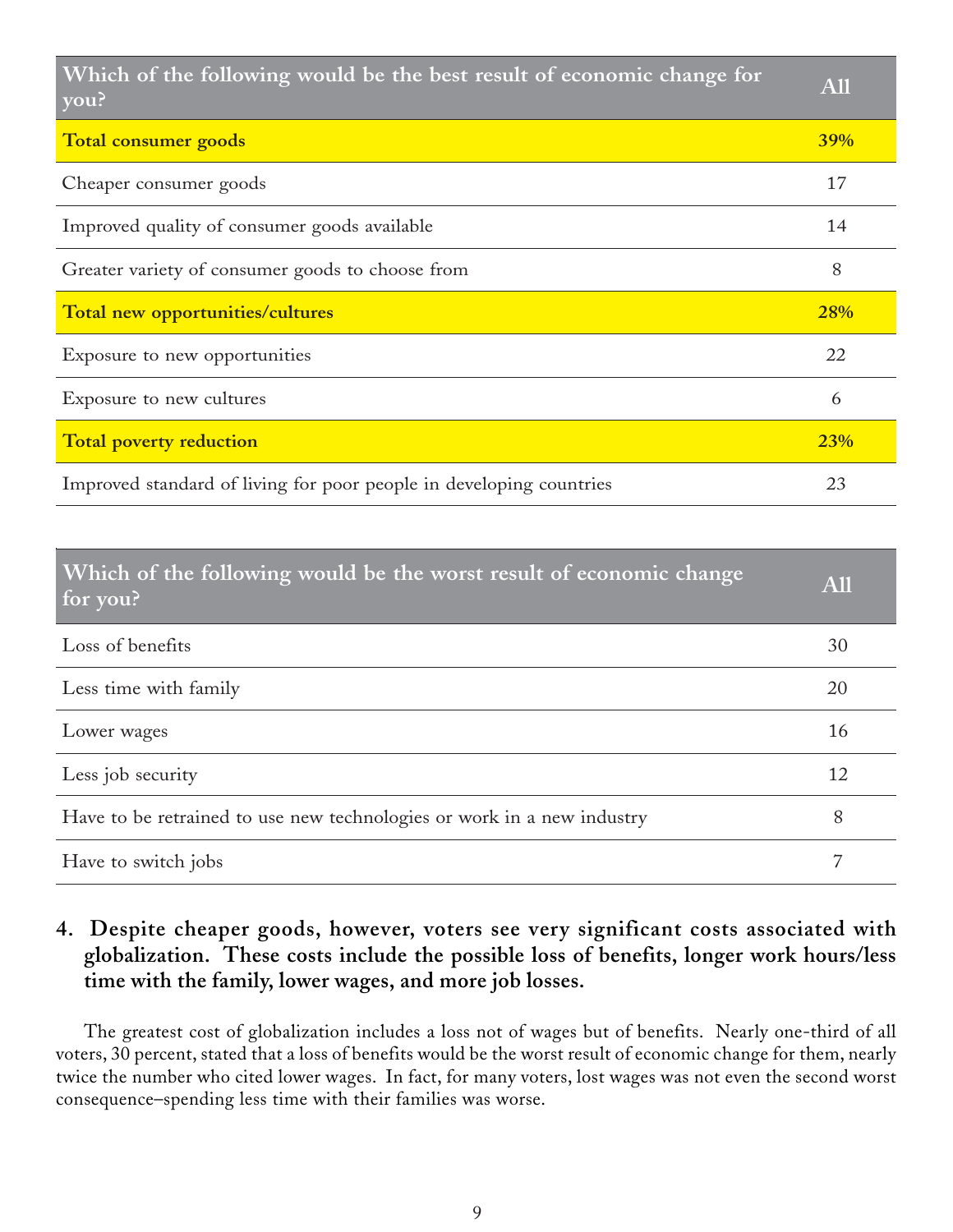**Figure 2: Americans are optimistic, and America is most successful when we view change as an opportunity for success, rather than as a threat to be resisted.**



**54%**

**Figure 3: Do you think your income will rise enough over the next 10 years to improve your standard of living?**



**Don't know 5%**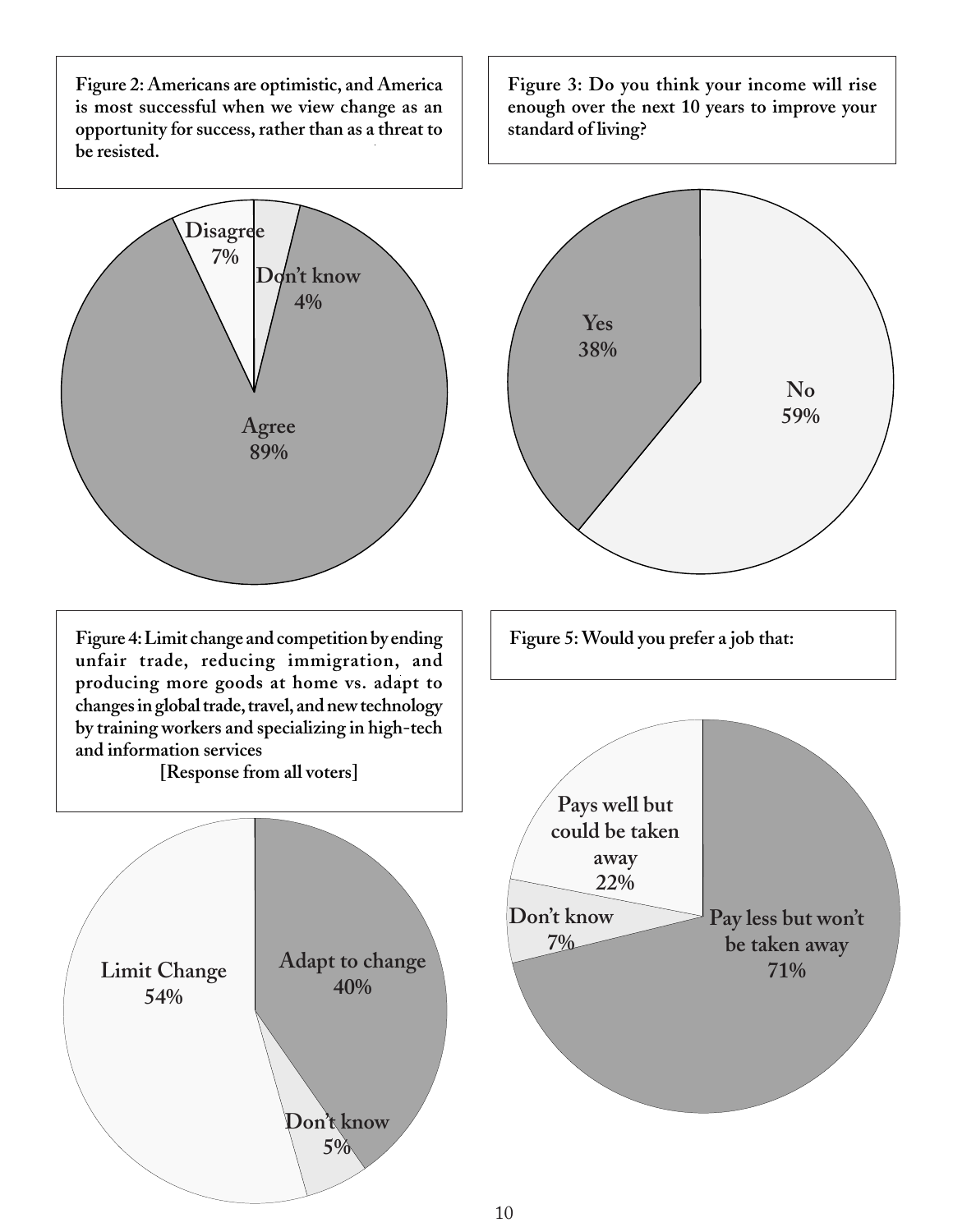#### **5. Americans remain optimistic about the future. Nonetheless, a large majority balances that optimism with a willingness to consider protectionism. For many, job security is a priority over income growth.**

Optimism about the future remains a key element of the American psyche. Eighty-nine percent of voters agreed with the statement, "Americans are optimistic, and America is most successful when we view change as an opportunity for success, rather than as a threat to be resisted," compared to only 7 percent who disagreed. (Figure 2.) That optimism about America's future, however, does not necessarily translate to optimism about their personal future. More than half, 59 percent, stated that they did not expect their incomes to rise sufficiently over the next decade to improve their standard of living. (Figure 3.)

Consequently, a majority of voters say they would prefer to limit competition rather than adapt to global economic pressures. When voters were asked specifically whether they wanted to "limit change and competition by ending unfair trade, reducing immigration, and producing more of the goods we consume here at home" or would prefer to "adapt to changes by training workers and specializing in things other countries want, such as high-tech goods and information services," results showed that voters wanted to slow change. By a 54 percent to 40 percent margin, voters say they prefer to limit change and competition rather than adapt to pressure from global trade. (Figure 4.)

By a large margin – 71 percent to 22 percent – voters prefer a lower-paying but secure job over a job that pays well but could be taken away. (Figure 5.) This was true for individuals in all voter groups, but was especially true for women (78/16) and Democrats (78/16). Republicans (68/26) and independents (67/23) felt less strongly but still clearly preferred job security over income. Voters who prefer job security chose limiting change and competition over adapting to global trade pressures by a margin of 60 percent to 35 percent. Individuals in the smaller group that prefers higher paying jobs over job security are more likely to support adapting to global pressures, 58 percent to 40 percent.

More than one-half (59 percent) of voters say they support globalization, but only 13 percent are strongly supportive. There is little difference by party: 59 percent of Democrats, 59 percent of Republicans and 60 percent of independents support globalization.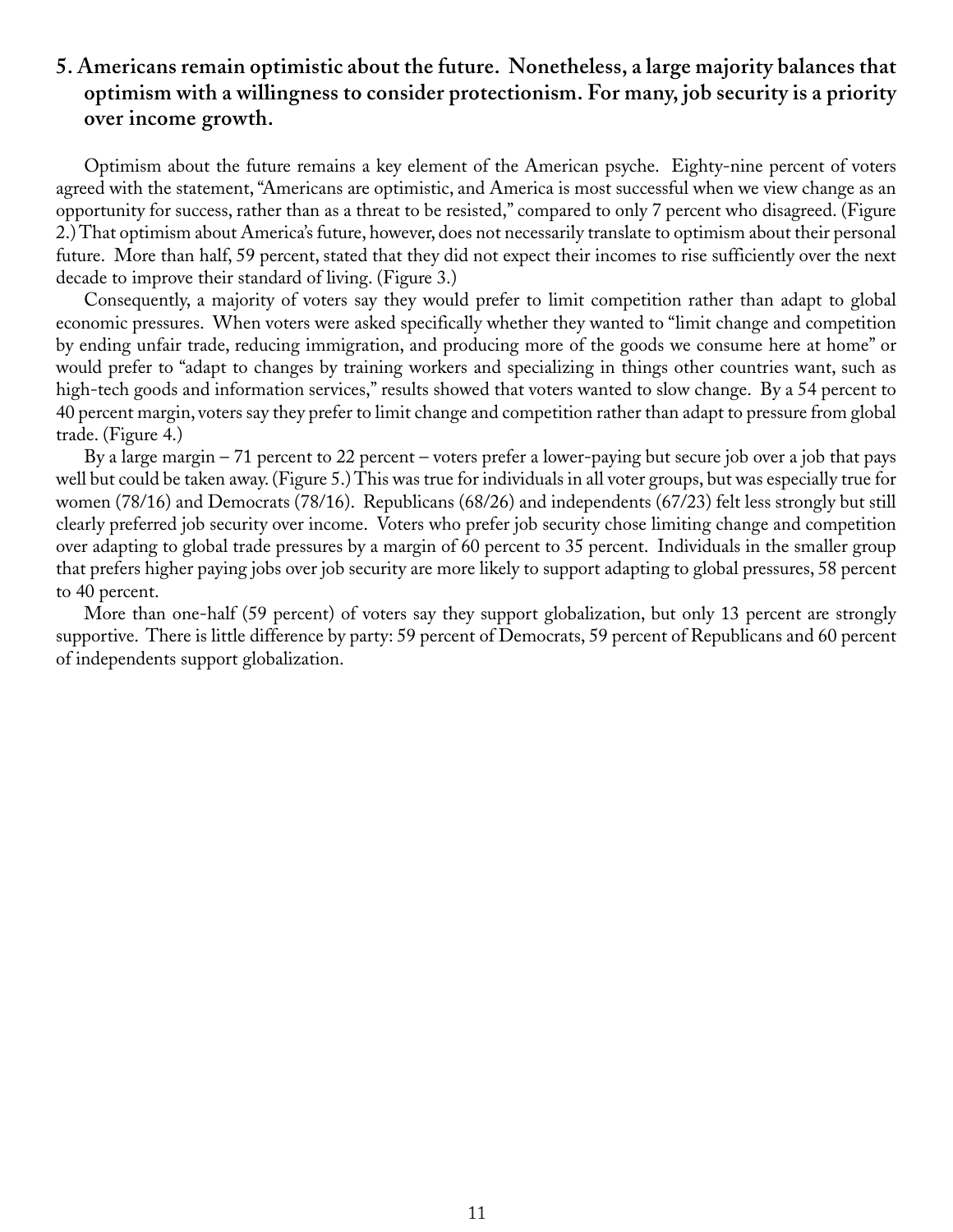### **SECTION III: ATTITUDES OF DIFFERENT VOTER SEGMENTS TOWARD GLOBALIZATION**

Though Americans in general are of mixed opinion regarding globalization, some segments of the population are far more consistently optimistic – particularly younger voters, Hispanics, and those residing in high-growth counties.

#### **1. Voters in high-growth areas are more Republican, more pro-globalization, and more freetrade than voters in the rest of the country.**

The high-growth area voter is one of the most crucial sectors of the electoral map. In addition to living in parts of the country that are often essential in national elections, high-growth voters are at the center of changes that are sweeping across the nation, affecting other voters in years to come. It is worth noting that while Democrats currently have significant problems in attracting high-growth area voters, there are also strong indications that Democrats have the potential to gain ground in these areas in the future.

On party identification, Republicans lead Democrats 37 percent to 26 percent in high-growth areas, compared with a Democratic lead of 34 percent to 30 percent in the country as a whole.

On issues of trade, high-growth voters are pro-globalization. A large number, 74 percent, are positive to "free trade" (36 percent very positive), compared with 65 percent of all voters (24 percent very positive). In fact, high-growth voters are even more positive than Republicans (29 percent very positive) on free trade, and only 54 percent are positive toward "protectionism," compared with 69 percent of Republicans.

Economic and lifestyle issues may offer opportunities for attracting these voters to the Democratic Party. High-growth voters are especially concerned about traffic congestion and sprawl – 48 percent identified this issue as the most important one affecting their community over the past decade. High-growth area voters are more likely than voters generally to say that the economy is good. Still, these voters are somewhat split between those who feel the economy is on the right track (48 percent) and those who see it as on the wrong track (43 percent). Among the latter, the biggest problem by far is the high cost of living (35 percent), including energy and gas prices (15 percent). Cuts in jobs, wages, and especially cuts in benefits are also causing anxiety.

There are other signs that Democrats can improve their performance in high-growth counties. In a generic question about the 2008 presidential election, high-growth county voters are equally divided between the two parties. This lags behind the national trend – where a Democratic candidate has a 17-point advantage – but suggests that these voters are not irrevocably allied with the Republicans. Additionally, high-growth county voters are just as split as voters nationally on the most important issues: the economy (34 percent), values issues (33 percent), and security (29 percent). Finally, high-growth voters are essentially equally favorable to the Democratic Party (52 percent) as they are to George W. Bush (55 percent).

#### **2. Voters' choice between more money and more free time depends quite a bit on demographics. Poorer workers and seniors are looking for more money, while married parents and those doing well financially would like more time.**

An issue affecting attitudes on globalization is the choice between time and income. Overall, there is a slight preference for money over time, 51 percent to 44 percent, for voters in general. On this topic, however, there are a number of intersecting opinions. Voters under 50 years old also express a desire for more free time rather than income. A strong divide in the study is among married parents, who express a desire for more free time by a margin of 61 percent to 36 percent.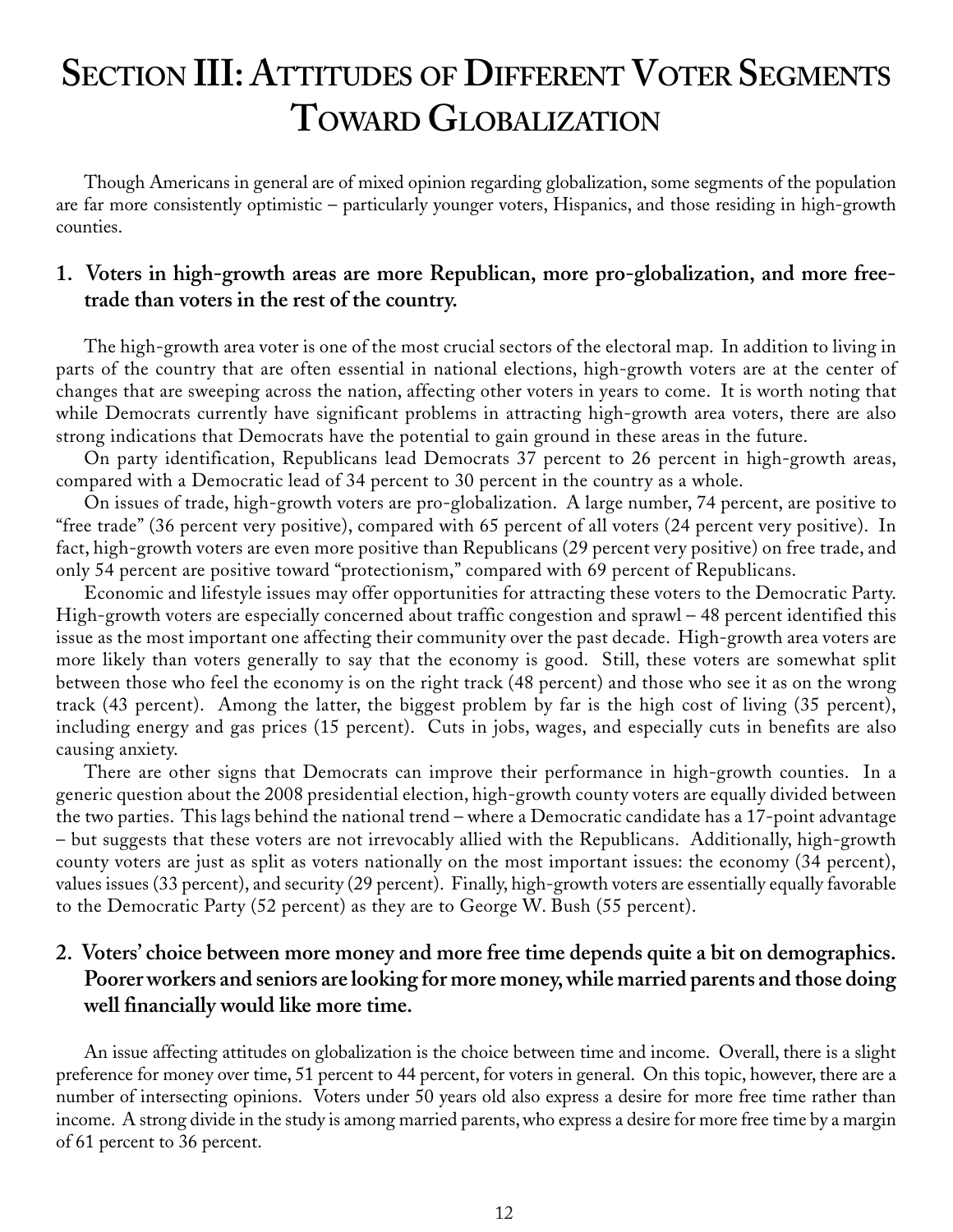| Age                                                            |     |                           |                 |    |         |       |
|----------------------------------------------------------------|-----|---------------------------|-----------------|----|---------|-------|
| Which would you rather have -<br>more free time or more money? | All | Growth<br><b>Counties</b> | $18-34$ $35-49$ |    | $50-64$ | $65+$ |
| More money                                                     | 51  | 53                        | 47              | 43 | 50      | 66    |
| More free time                                                 | 44  | 42                        | 52              | 54 | 43      |       |

|                                                                | Income             |    |               |                    |         |
|----------------------------------------------------------------|--------------------|----|---------------|--------------------|---------|
| Which would you rather have -<br>more free time or more money? | Married<br>w/ kids |    | $<35k$ 35-60k | $\frac{60-10}{0k}$ | $100k+$ |
| More money                                                     | 36                 | 66 | 49            | 43                 | 34      |
| More free time                                                 | 61                 | 28 | 48            | 51                 | 61      |
| Don't know                                                     |                    | 6  |               |                    |         |

#### **3. Despite growing pessimism in general, there are still many voters who believe they are benefiting from globalization, including younger voters, people who work in export industries, Hispanics, and those who are doing well financially.**

To understand voter attitudes toward globalization, a key starting place is occupation. Workers already in the world of globalization are at the forefront of demanding more forward-looking globalization policies. Workers in export industries prefer adapting to global economic change rather than limiting competition, 53 percent to 44 percent – reversing the national trend. Similarly, high-income voters prefer adaptation while low-income voters want to limit competition. (Figure 6.)

Income and expectations about future earnings are closely tied to voters' attitudes about globalization. There is a current of uncertainty among many voters about their future prospects. Only 38 percent of voters think their income will rise enough over the next 10 years to improve their standard of living. Republicans are more optimistic – 51 percent think their standard of living will improve, compared with only 31 percent of Democrats and 33 percent of independents. Though voters in high-growth counties are more likely to say the economy was on the right track (48 percent to 43 percent) than the general population, they are no more likely to say their incomes will rise (39 percent to 57 percent). Included among the most optimistic segments are those already benefiting from the global economy. More than one-half of those who work in export industries, 56 percent, think their standard of living will improve.

Race, age, and family status also play important roles in predicting attitudes towards future economic progress. As shown in figure 7, hispanics are the most optimistic – 61 percent think their incomes will rise, compared with only 37 percent of whites and 27 percent of African-Americans. Married parents are more optimistic as well – 56 percent think their standard of living will improve. Younger voters, those between ages 25 and 34, are also optimistic – 56 percent think their standard of living will improve, compared with only 17 percent of seniors (those over age 65). Higher-income voters, those earning over \$100,000 per year, are more likely to say their incomes will rise (56 percent to 39 percent) and low-income voters, those making below \$35,000 a year, are less likely (26 percent to 71 percent).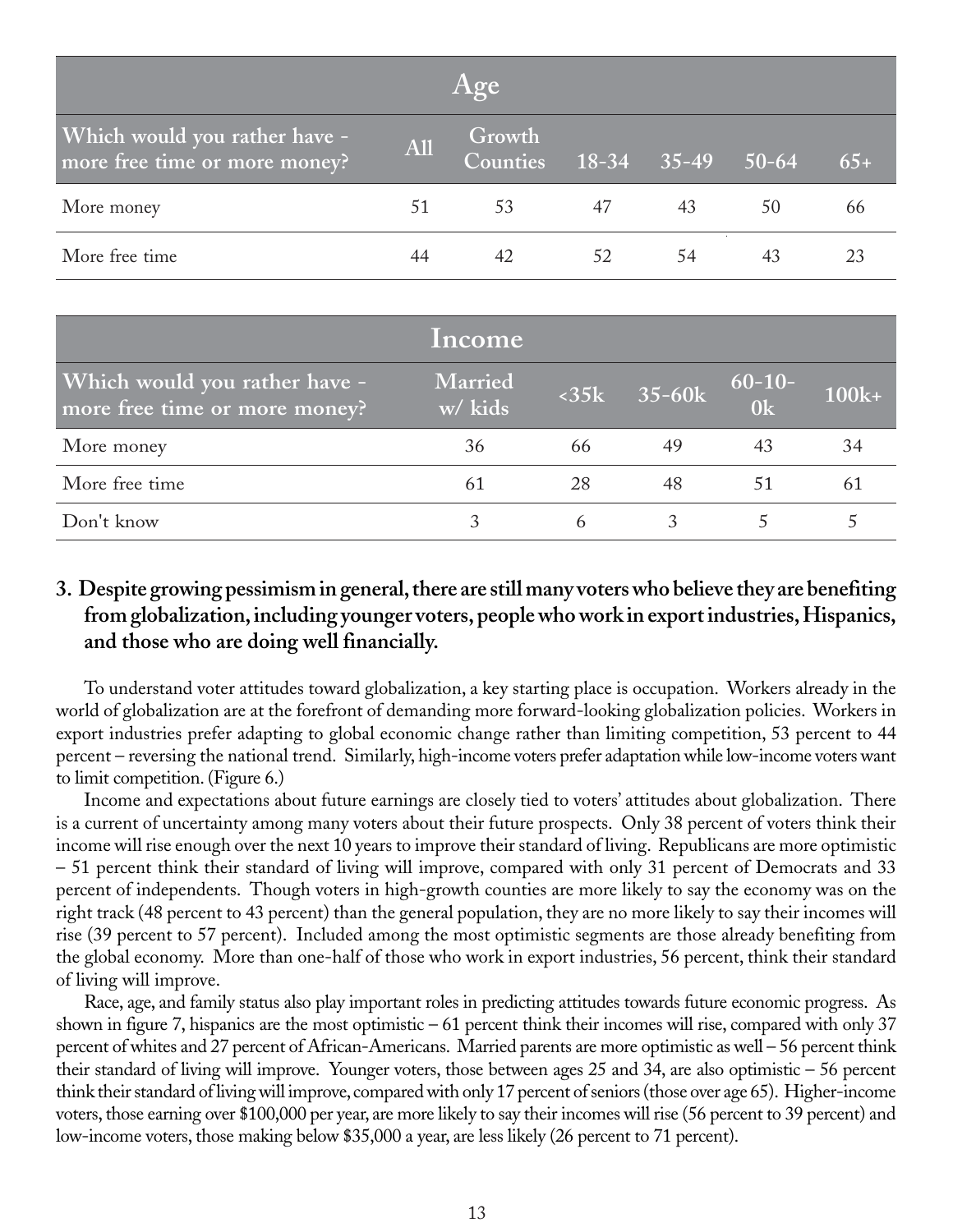**Figure 6: Limit change and competition by ending unfair trade, reducing immigration, and producing more goods at home vs. adapt to changes in global trade, travel and new technology by training workers and specializing in high-tech and information services**



**[Responses by demographic group]**

**Figure 7: Do you think your income will rise enough over the next 10 years to improve your standard of living?**

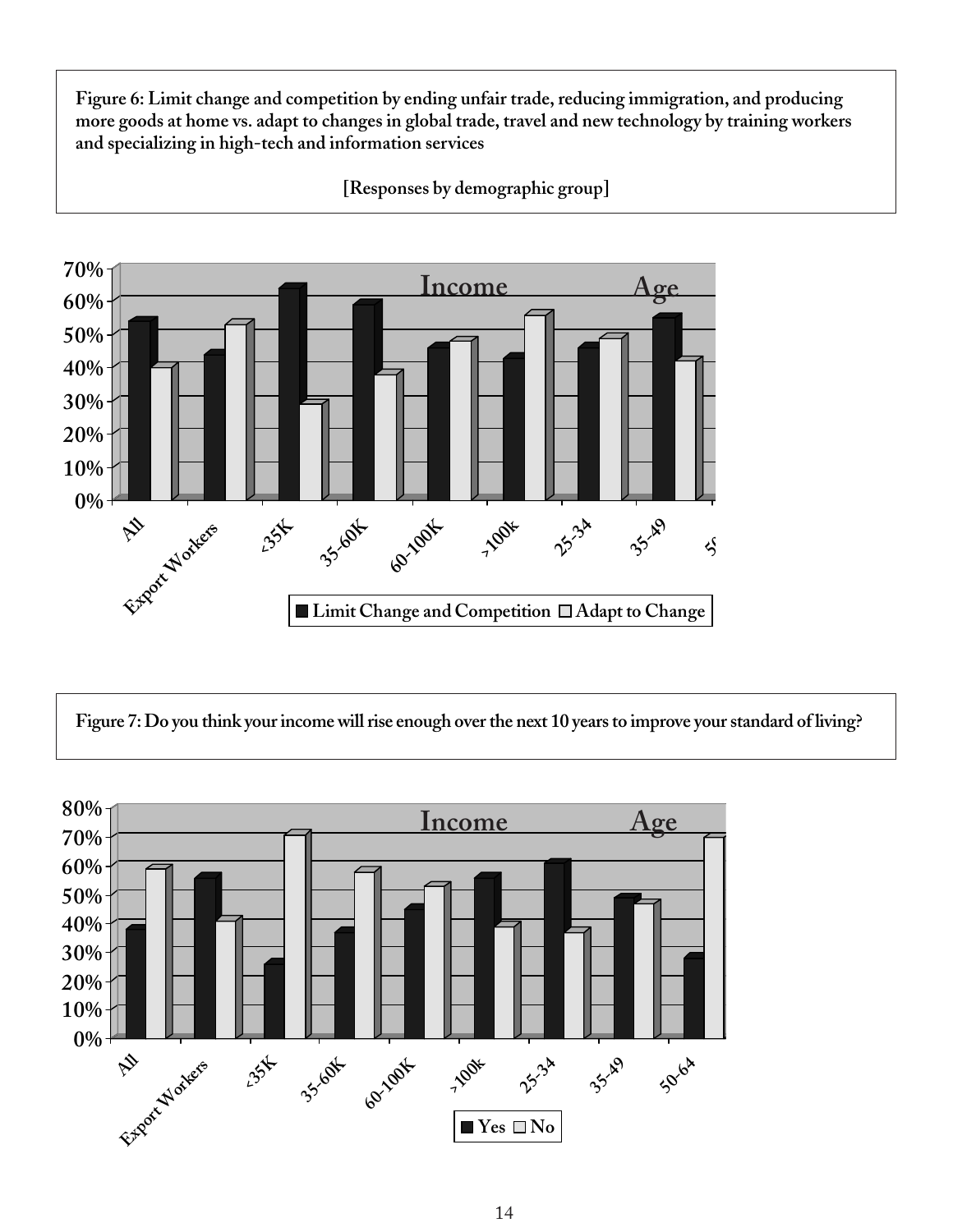### **CONCLUSION**

While public attitudes are complex and sometimes can appear contradictory, this report finds that the challenge for America's leaders is clear: In the global era, American voters are waiting for a leader and party that can explain how globalization can be made to work for everyone.

We began this work with few preconceptions. We knew from other studies that everyday Americans are feeling new pressures on themselves and their families. We found that these everyday pressures have created stark divisions among voters. Some voters look forward to seizing the opportunities offered by globalization, others are most concerned by the loss of economic security and the rapid pace of change. Many Americans hold seemingly conflicting feelings about globalization. They may simultaneously have concerns about lost income and lost job security, but still express a positive overall sense about globalization reflecting our national optimism and competitive spirit. Successful national leadership will address both the concerns about rising insecurity and the hopes felt by most voters.

This project has been sponsored by the Democratic Leadership Council (DLC) which has devoted the last year to developing policies to help deal with the challenges of globalization. As part of this effort, the DLC has released several publications, including the *American Dream Initiative*, which lays out a straightforward vision to leave our children a richer, safer, smarter, and stronger nation than the one we inherited; *Winning America's Future*, which offers a series of innovative policy proposals that can be implemented on the state and local level to help America lead in the new century; and *With All Our Might: A Progressive Strategy for Defeating Jihadism and Defending Liberty*, which argues for a revitalized progressive agenda for winning the war against jihadist terrorism rooted in the tough-minded, internationalist tradition of Roosevelt, Truman and Kennedy. We are grateful for their support. We look forward to continuing to work on these issues. One thing is clear from even a cursory examination of data: This topic and the implications of voters' feelings about globalization will have repercussions for policymakers and politicians for much of our century.

### **METHODOLOGY**

The poll consisted of 1,004 telephone interviews among likely voters nationwide, including 250 telephone interviews among residents of high growth counties, or the 100 fastest growing counties in the country. The margin of error for the entire sample is  $\pm 3.1$  percent and  $\pm 6.2$  percent for the portions of the poll that refer to highgrowth county residents. The poll was conducted August 29-30, 2006 by Penn, Schoen & Berland Associates.